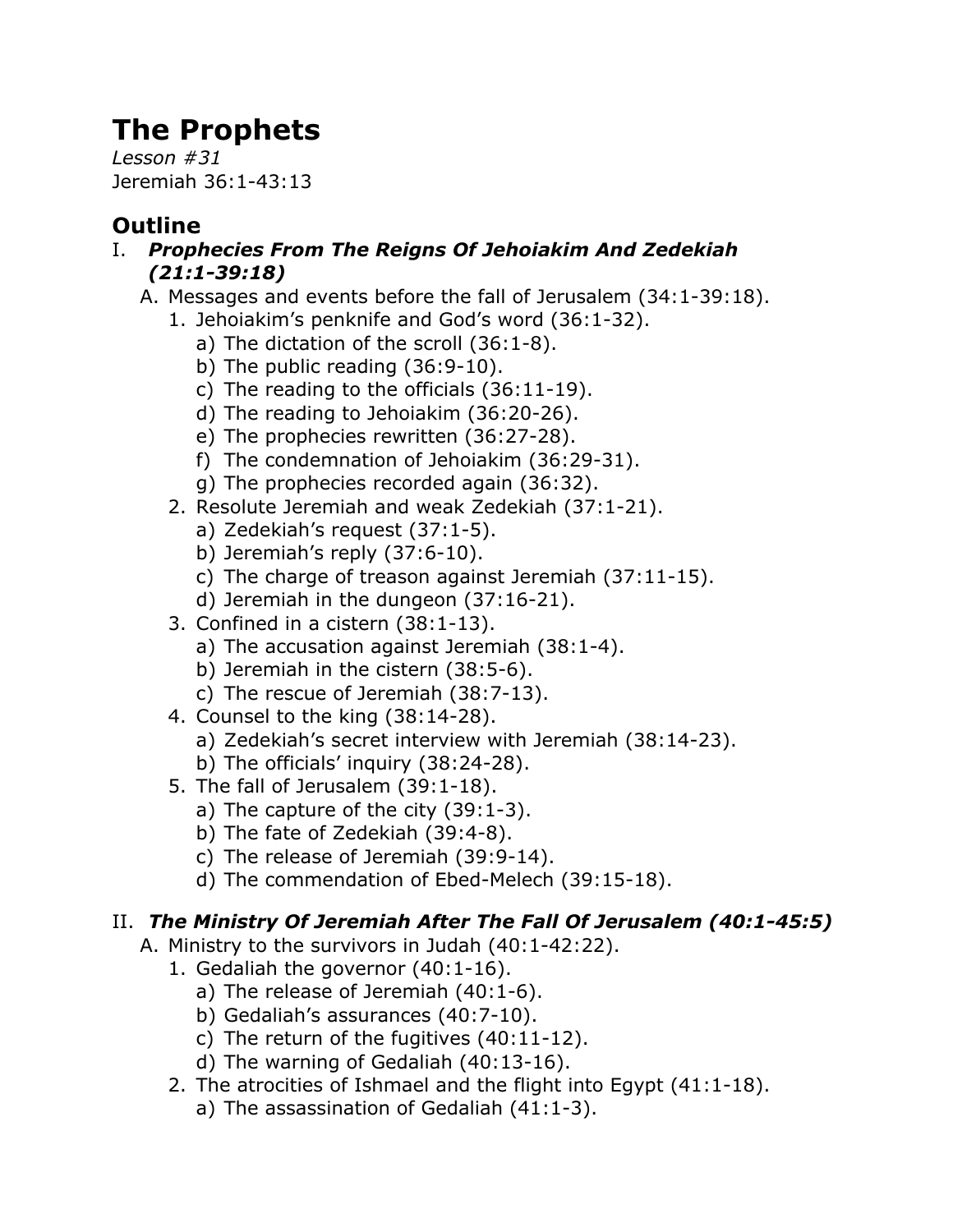- b) The massacre of the pilgrims (41:4-10).
- c) The escape of Ishmael (41:11-15).
- d) The flight to Egypt  $(41:16-18)$ .
- 3. Warning against going to Egypt (42:1-22).
	- a) The inquiry of the remnant (42:1-6).
	- b) The Lord's answer to Jeremiah's question (42:7-17).
	- c) Further penalties for settling in Egypt (42:18-22).
- B. Ministry in Egypt (43:1-44:30).
	- 1. The flight to Egypt (43:1-13).
		- a) The warning disobeyed (43:1-7).
		- b) Jeremiah's prophecy in Egypt (43:8-13).

#### **Notes**

#### *Prophecies From The Reigns Of Jehoiakim And Zedekiah (21:1-39:18)*

• Messages and events before the fall of Jerusalem (34:1-39:18).

- Jehoiakim's penknife and God's word (36:1-32).
	- The dictation of the scroll (36:1-8).
		- This is the year that Nebuchadnezzar defeated the final remnant of the Assyrian army at Carchemish and established Babylonian dominance.
		- With Nebuchadnezzar on the march against Jerusalem, Jeremiah's message could no longer be considered harmless.
	- The public reading (36:9-10).
		- The fast (proclaimed by the people, not the king) was not that of the seventh month stated in the Law (cf. Leviticus 16:29; 23:27), but possibly one designated because of the first capture of Jerusalem in 605 B.C.
		- These events may have decided Jehoiakim's shift of allegiance from Egypt to Babylon.
	- The reading to the officials (36:11-19).
		- The way they addressed Baruch (vss. 15, 19) implies that they favored him and Jeremiah.
		- The nobles were fearful for Jeremiah, but sympathetic with him, and they sought to protect him.
	- The reading to Jehoiakim (36:20-26).
		- Unlike Josiah, his godly father (cf. 2 Kings 22:1-23:25), Jehoiakim was not interested in spiritual reform but in an alliance with Egypt and, therefore, was not favorable to Babylon (cf. 2 Kings 23:34-35).
		- Most of the court officials stood by indifferently as Jehoiakim took a scribe's knife and cut off consecutive strips of the scroll as Jehudi read them and tossed them into the fire.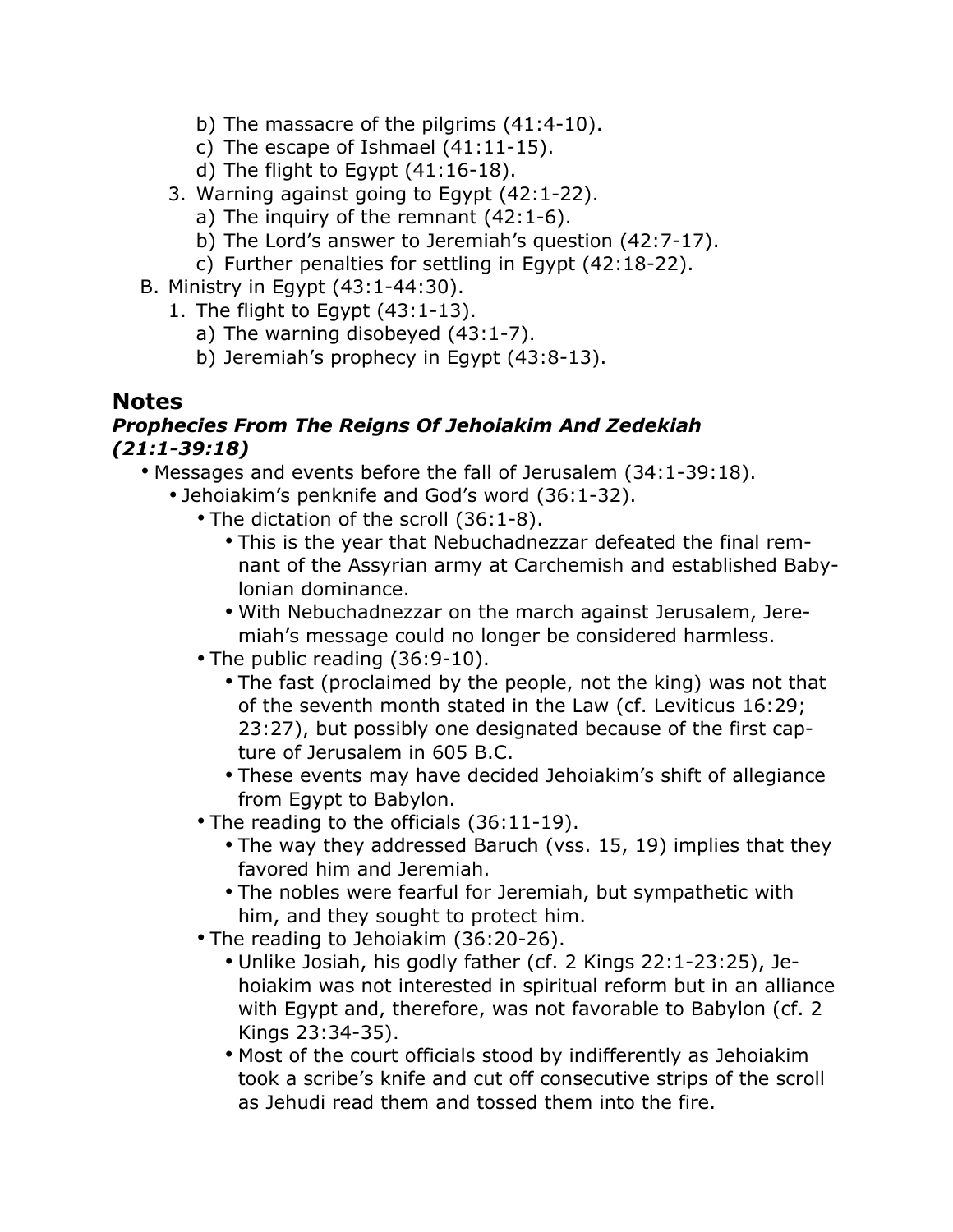- The prophecies rewritten (36:27-28).
	- Soon after the king's destruction of the scroll, the Lord ordered Jeremiah to write a duplicate of it.
	- God's message was not to be lost but rewritten with more words of judgment added to it.
- The condemnation of Jehoiakim (36:29-31).
	- The king's anger at Babylon may show that Jehoiakim had already decided on rebellion against Babylon (cf. 2 Kings 24:1), a rebellion that resulted in the captivity during the reign of Jehoiachin.
	- The manner of Jehoiakim's death is nowhere stated. On the ground of this verse, it is believed that this wicked king may have died in a palace coup or popular uprising (cf. 22:19).
- The prophecies recorded again (36:32).
	- Jehoiakim's destruction of the scroll was one of many attempts through the centuries to destroy God's word.
	- It is certain that our present text of the book is longer than the original portions that had brief abstracts of Jeremiah's earlier prophecies. The additions doubtless included the doom of the godless king.
- Resolute Jeremiah and weak Zedekiah (37:1-21).
	- Zedekiah's request (37:1-5).
		- The introduction is similar in form to what one finds throughout the book of Kings when a new king is introduced (cf. 2 Kings 24:17).
		- At the approach of Egyptian troops, led by Hophra (cf. 44:30), Babylon temporarily raised her siege of Jerusalem. Soon after this, the Babylonians defeated the Egyptians and resumed the siege of Jerusalem.
	- Jeremiah's reply (37:6-10).
		- Jeremiah did not waver in his fidelity to the truth. The relief of Jerusalem was, he said, only temporary and would ultimately change nothing. This was only a passing incident.
		- Circumstances and appearances to the contrary, God's ultimate word about Jerusalem was that it would be taken and burned. There was no basis for a false hope.
	- The charge of treason against Jeremiah (37:11-15).
		- There was no proof whatsoever that he meant to defect to the Babylonians when the siege was temporarily lifted. His enemies misinterpreted his leaving the city and threw him into a dungeon.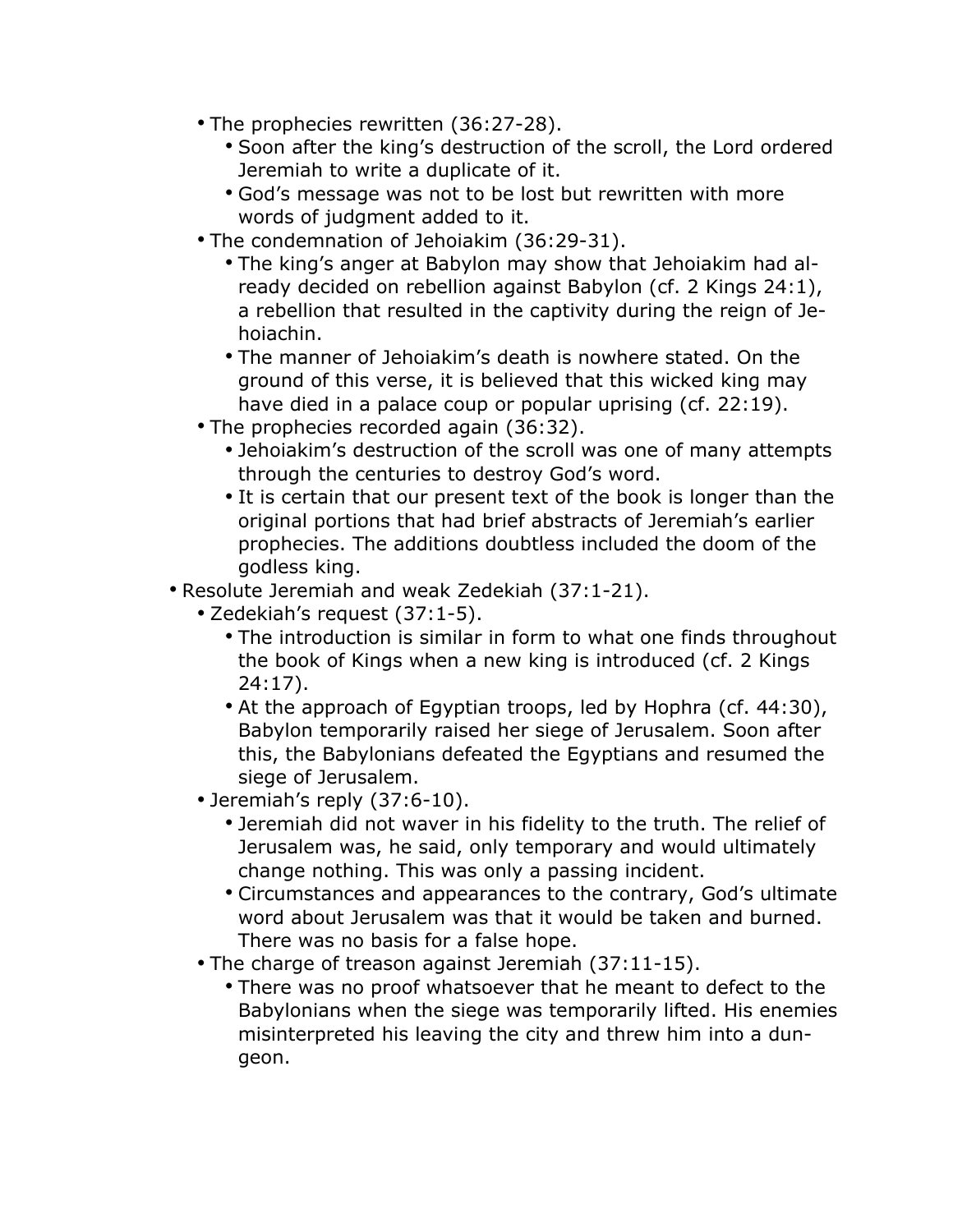- The officials involved in beating and arresting Jeremiah could not have been those of Josiah's time (cf. 26:16; 36:19), for they were probably captives in Babylon with Jehoiachin.
- Jeremiah in the dungeon (37:16-21).
	- The officials have "heard" the warning, but their response shows that they actually refuse to "hear" it.
	- The "many days" refers to the period when the Babylonians renewed their siege. So desperate was the situation for Jerusalem that Zedekiah felt he must have another message from Jeremiah even if he had to speak to him in secret.
	- The situation was ironic: the false prophets who lied to the king and the nation were free; Jeremiah who told them the truth was in prison! The prophet then asks not to be sent back to the house of Jonathan the secretary, lest he die there.
- Confined in a cistern (38:1-13).
	- The accusation against Jeremiah (38:1-4).
		- The enemies of Jeremiah heard what Jeremiah said; however, their reaction to what they heard shows that they did not truly "hear" it.
		- Jeremiah was officially charged with working against the war effort and with weakening the will of the people to resist the Babylonians.
	- Jeremiah in the cistern (38:5-6).
		- Zedekiah's surrender to his officials was a clear indication of his lack of moral fiber.
		- To throw Jeremiah into the miry cistern would have surely resulted in his death had he not been rescued. This was his third and harshest imprisonment.mnn
	- The rescue of Jeremiah (38:7-13).
		- In ancient courts eunuchs were employed as keepers of the royal harem. Thus they had private access to the king (cf. 2 Kings 24:15).
		- The considerations in this section support the conclusion that Zedekiah had Jeremiah imprisoned out of fear, rather than from a personal denial of Jeremiah's prophetic work.
- Counsel to the king (38:14-28).
	- Zedekiah's secret interview with Jeremiah (38:14-23).
		- This is the third and last time Zedekiah sends for Jeremiah (cf. 37:3, 17). Zedekiah is offered one last opportunity to "go forth" to the Babylonians.
		- Zedekiah is being asked to act in the best interests of those under his care (his family and the city) rather than according to his own, short-term self-interests.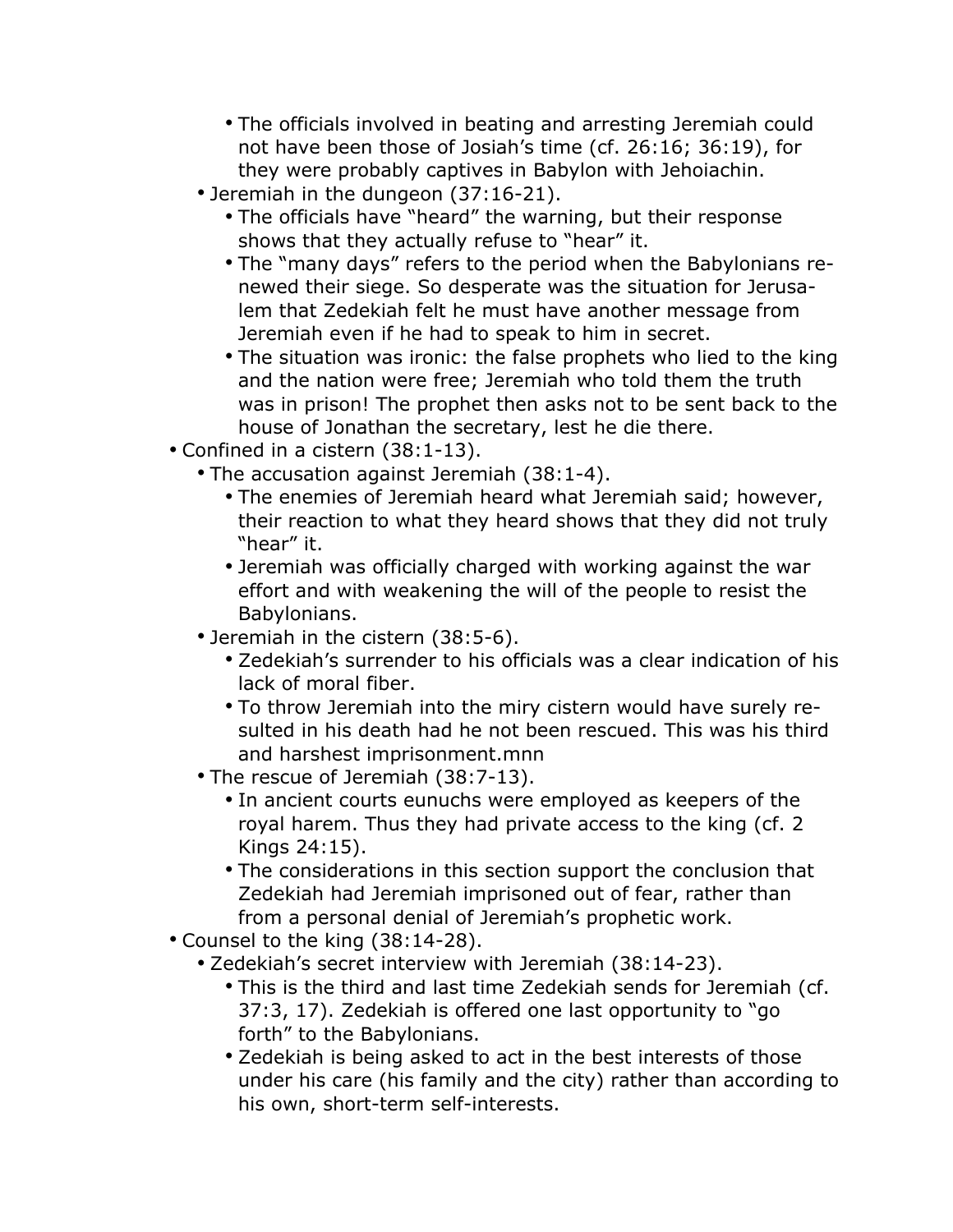- He also stands figuratively for the entire nation. He is being told to place his personal welfare into the hands of his enemies. The Lord has declared that only there will he be safe.
- The officials' inquiry (38:24-28).
	- Zedekiah is typical here of all men. He expects Jeremiah to be honest with him and not tell the officials, but he then demands the opposite of Jeremiah when he interacts with others.
	- Jeremiah did not tell a falsehood, but he did not tell them the whole truth, for that was neither necessary, nor did they have a right to demand such information, and he would have broken his promise to his ruler and betrayed what was revealed to him as the advisor of the king.
- The fall of Jerusalem (39:1-18).
	- The capture of the city (39:1-3).
		- The narrator describes the entire siege and capture of Jerusalem, from beginning to end, in a very few lines (cf. 2 Kings 25:1-21).
		- The dates span the beginning and end of the siege, which lasted about eighteen months.
	- The fate of Zedekiah (39:4-8).
		- The flight was at night; thus the verb "saw" is to be taken in the sense of hearing or learning that the Babylonians had taken the gate of the citadel of Zion. Zedekiah finally followed Jeremiah's advice.
		- Zedekiah was captured and taken to Riblah, where Nebuchadnezzar had his headquarters. It was a strategic site, which had been the military headquarters of Pharaoh Neco in his campaign against Assyria (cf. 2 Kings 23:33).
		- By modern standards what Nebuchadnezzar did was unusually harsh, but it was in accord with ancient pagan practices and is understandable in view of the trouble that Judah and especially Zedekiah had given Babylon.
	- The release of Jeremiah (39:9-14).
		- To make a new beginning and not leave the land utterly desolate, Nebuzaradan placed some of the poorest people in charge of fields and vineyards as their own, though with reclamation rights by the conqueror (cf. 52:16; 2 Kings 25:12).
		- Jeremiah's advice about submitting to Babylon even during the siege had been proclaimed over so long a time that it could not have escaped the attention of the Babylonian authorities.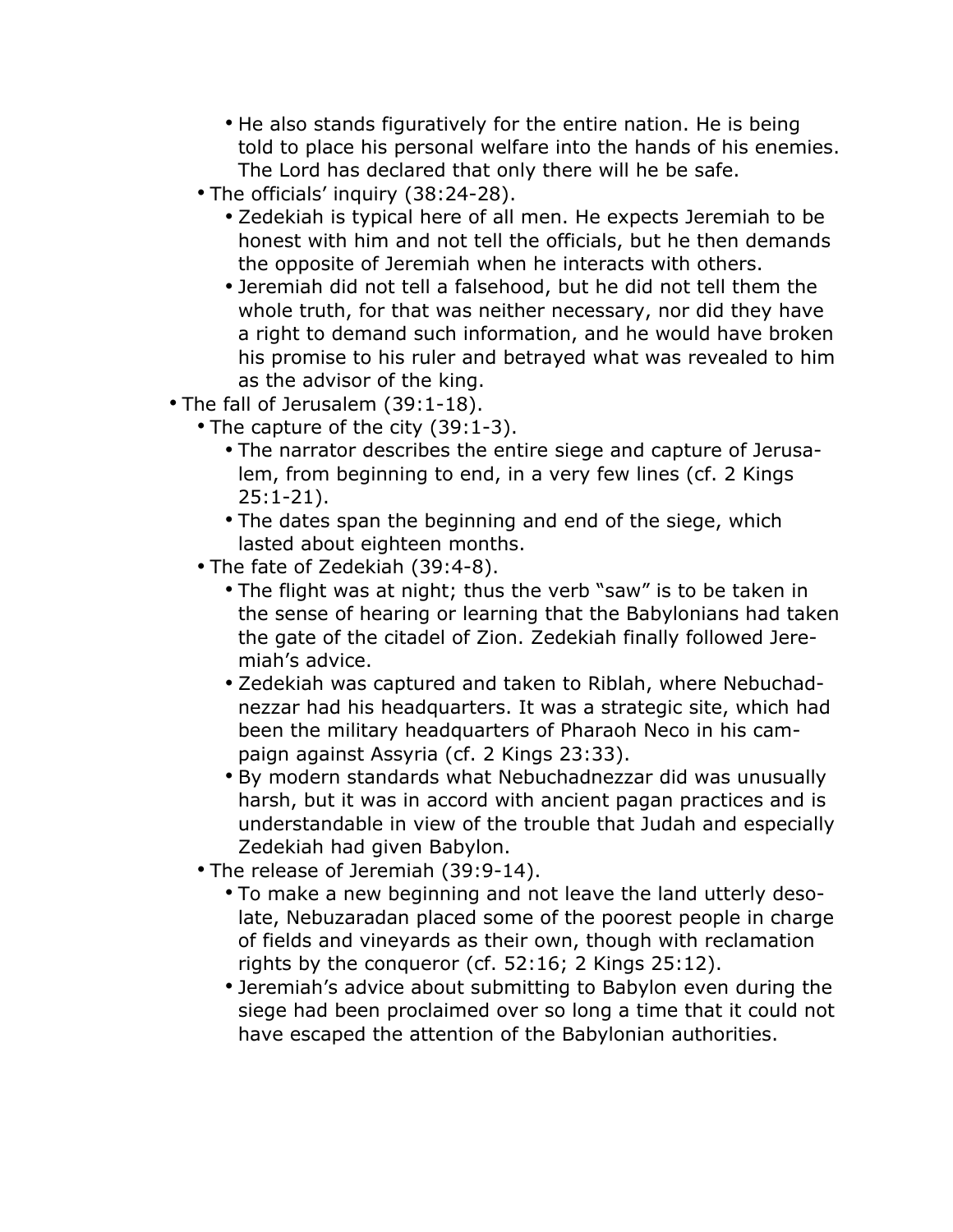- The commendation of Ebed-Melech (39:15-18).
	- This message must have come to Jeremiah soon after Ebed-Melech had rescued him. It is included here so as not to break into the chain of events (cf. 38:14-39:14).
	- Ebed-Melech needed this message of hope, for he had doubtless incurred the wrath of Jeremiah's enemies for lifting him out of the cistern and so feared reprisals.

#### *The Ministry Of Jeremiah After The Fall Of Jerusalem (40:1-45:5)*

- Ministry to the survivors in Judah (40:1-42:22).
	- Gedaliah the governor (40:1-16).
		- The release of Jeremiah (40:1-6).
			- The treatment by Nebuzaradan is in marked contrast to his treatment at the hands of the officials of his own people.
			- Jeremiah loved his people in spite of their mistreatment, hatred and threats on his life. Now he would at least be free of ungodly priests and false prophets.
		- Gedaliah's assurances (40:7-10).
			- The Babylonians probably had informed Gedaliah that they would be lenient toward any refugees, as long as they were not disruptive.
			- Gedaliah's promise is directed to a subject nation, in subjection because of their infidelity. He encourages them to follow the course of economic rebuilding, indirectly suggesting they give up any military schemes.
		- The return of the fugitives (40:11-12).
			- With his forthright honesty, Gedaliah inspired confidence; and his orders were obeyed. Many of those returning to Judah had fled from the Babylonians and had taken refuge in a number of neighboring countries. In God's mercy these refugees constituted a remnant.
			- That one of their own nation was made governor gave them confidence; thus they felt that the Babylonians were not wholly without compassion for them in their time of tragic need.
		- The warning of Gedaliah (40:13-16).
			- Judah was still in a state of much unrest. Now a plot to assassinate Gedaliah comes to light, instigated by Baalis, king of Ammon, who used as his agent Ishmael son of Nethaniah.
			- Baalis may have felt that eliminating Gedaliah would make it easier to carry out his own plans to conquer Judah.
			- Gedaliah was right in forbidding Johanan to assassinate Ishmael but wrong in his estimate of Ishmael.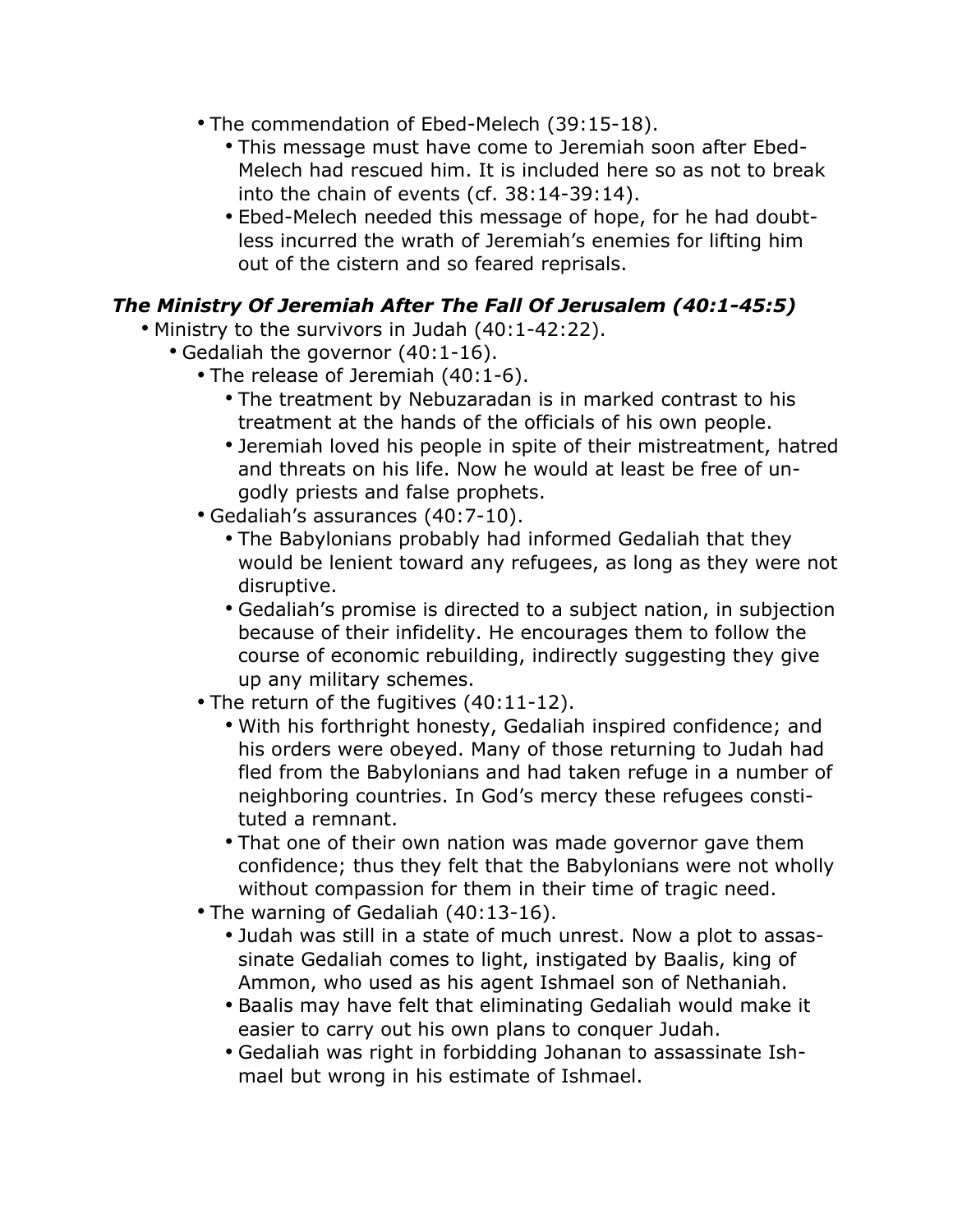- The atrocities of Ishmael and the flight into Egypt (41:1-18).
	- The assassination of Gedaliah (41:1-3).
		- We find out that Ishmael is of royal descent and this means his attack is likely to be construed by the new administration as a political move, an attempt by the Davidic family to reestablish its fallen kingdom.
		- It is clear that this is to be viewed as an act of direct rebellion against the sovereignty of Nebuchadnezzar.
	- The massacre of the pilgrims (41:4-10).
		- Just as in the assassination of Gedaliah, Ishmael used the element of surprise. Here it enabled eleven men to slaughter seventy of the eighty pilgrims.
		- The massacre may have been done for plunder and to intimidate the remnant in Judah. Ishmael's greed led him to spare ten of the eighty men because of their cache of food, which was probably concealed in a cistern in a field.
		- Ishmael's motive in transporting the remnant may have been threefold: (1) to escape punishment, (2) to find refuge with Baalis, who had instigated the assassination of Gedaliah (40:14), and (3) to sell the remnant as slaves to the Ammonites. Included among this remnant mentioned in vs. 10 were probably Jeremiah and Baruch (cf. 42:2).
	- The escape of Ishmael (41:11-15).
		- Johanan and his followers respond swiftly to the news of Ishmael's attack and catch up with the assassins and their captives at Gibeon.
		- The captives break free of Ishmael's men, who turn and run without a fight, escaping the rest of the way to Ammon.
	- The flight to Egypt (41:16-18).
		- Johanan now decided to go as quickly as possible to Egypt. He and the army officers with him feared reprisals when the news of Gedaliah's assassination reached Babylon.
		- Ishmael had completely frustrated any plans for peaceful settlement in the land.
- Warning against going to Egypt (42:1-22).
	- The inquiry of the remnant (42:1-6).
		- It is interesting to note that Jeremiah almost certainly has been among those captured at Mizpah, yet he is not mentioned until this moment.
		- The people solemnly pledged to obey everything the Lord would tell Jeremiah; that is, they promised to obey the Lord regardless of the nature of his answer.